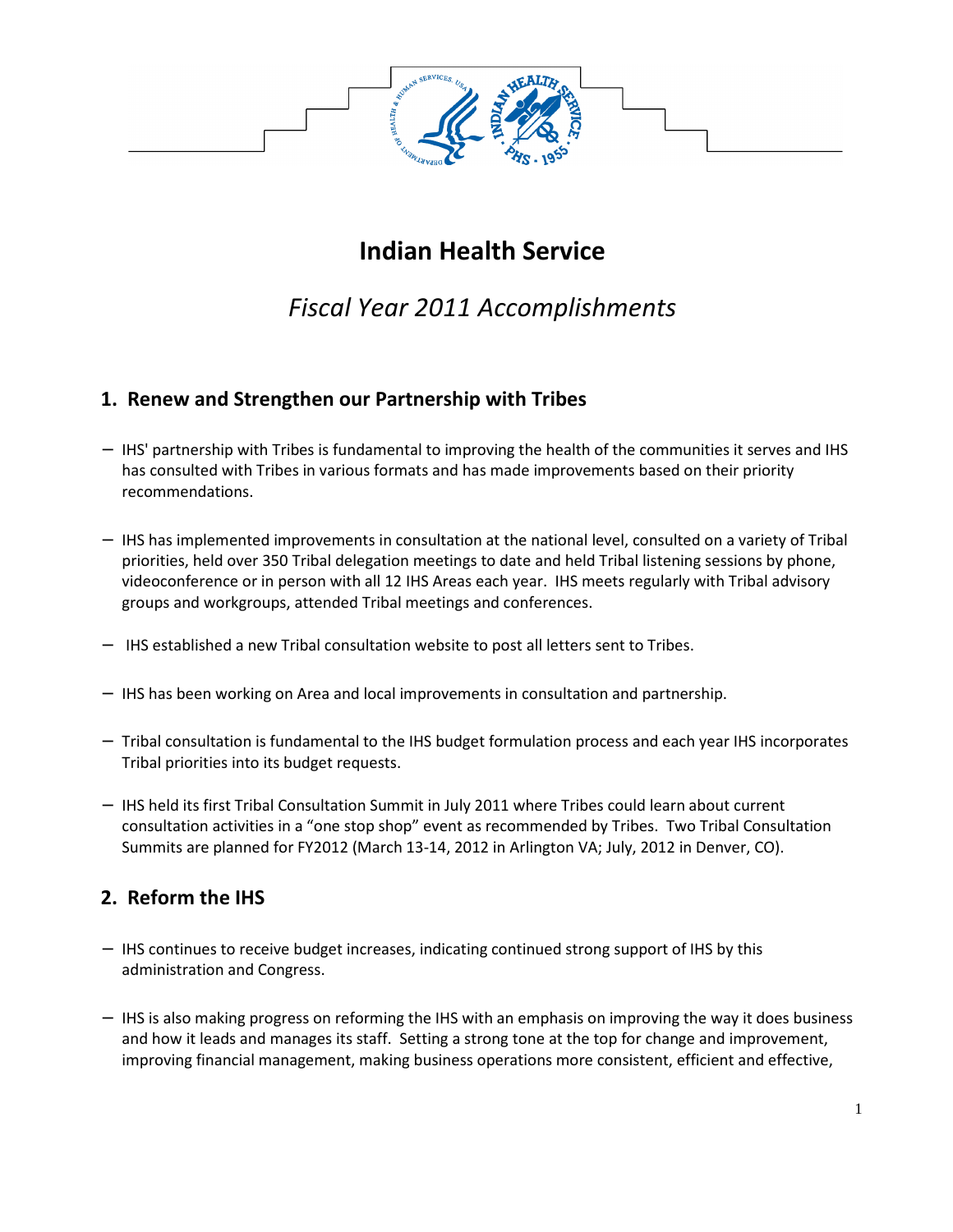and improving performance management and accountability have brought needed changes at all levels of the agency.

- − IHS made significant improvements in how it manages and monitors budgets by improving IHS Area Offices and service unit budget management, returning third-party collections to the IHS facility of origin, regularly monitoring performance targets, and making improvements in the use of the Unified Financial Management System, which is IHS' accounting system. As a result, IHS was able to demonstrate its best performance ever as a part of the 2011 HHS CFO audit.
- − IHS reduced its average hiring time from 140 days to 81 days by making improvements in the processes it uses to hire employees.
- − IHS continued its work to address the issues that were raised in the Senate Committee on Indian Affairs Investigation of the Aberdeen Area and the corrective actions that were implemented are resulting in improvements. Pre-employment suitability assessments and background checks are being conducted, providers are required to be credentialed and privileged to provide care, the use of administrative leave has decreased, pharmacy security has improved and financial management has improved.
- − IHS is conducting reviews of all IHS Areas to ensure the issues identified by the Senate Committee on Indian Affairs are not occurring elsewhere. So far, IHS has completed reviews of seven IHS Areas.
- − Improvements in the EEO program in the Aberdeen Area, in collaboration with IHS headquarters, resulted in a reduction in EEO complaints by 50 percent.
- − IHS has also been working on improving pay disparities in selected healthcare provider positions to help with recruitment efforts.
- − The CHS budget has increased 46 percent since 2008; as a result some CHS programs are able to pay for more than priority-one referrals and services. While the overall need is still significant, the increases are making a difference. With this 46 percent increase in funding, an additional 7,400 inpatient admissions, 278,000 outpatient visits and 10,000 one way transportations have been purchased.
- − IHS has negotiated lower rates with the Fiscal Intermediary (FI) that pays the claims for health services provided in the private sector programs. By reducing the rates from \$30.31 to \$28.00 per claim, the IHS estimates it will save over \$997,000 based on the estimated 468,000 claims processed in FY 2011.
- − The IHS Director's Workgroup for Improving CHS has recommended specific activities to improve the business of the CHS Program, to better estimate the need, and to provide better education about the program to staff, Tribes, patients and outside providers. IHS is also notifying outside providers that they cannot hold patients responsible for medical bills when the referral is approved by IHS for payment and is working with outside providers to ensure better coordination of referrals and their payment.
- − IHS developed a table summarizing current progress on implementing the permanent reauthorization of the Indian Health Care Improvement Act.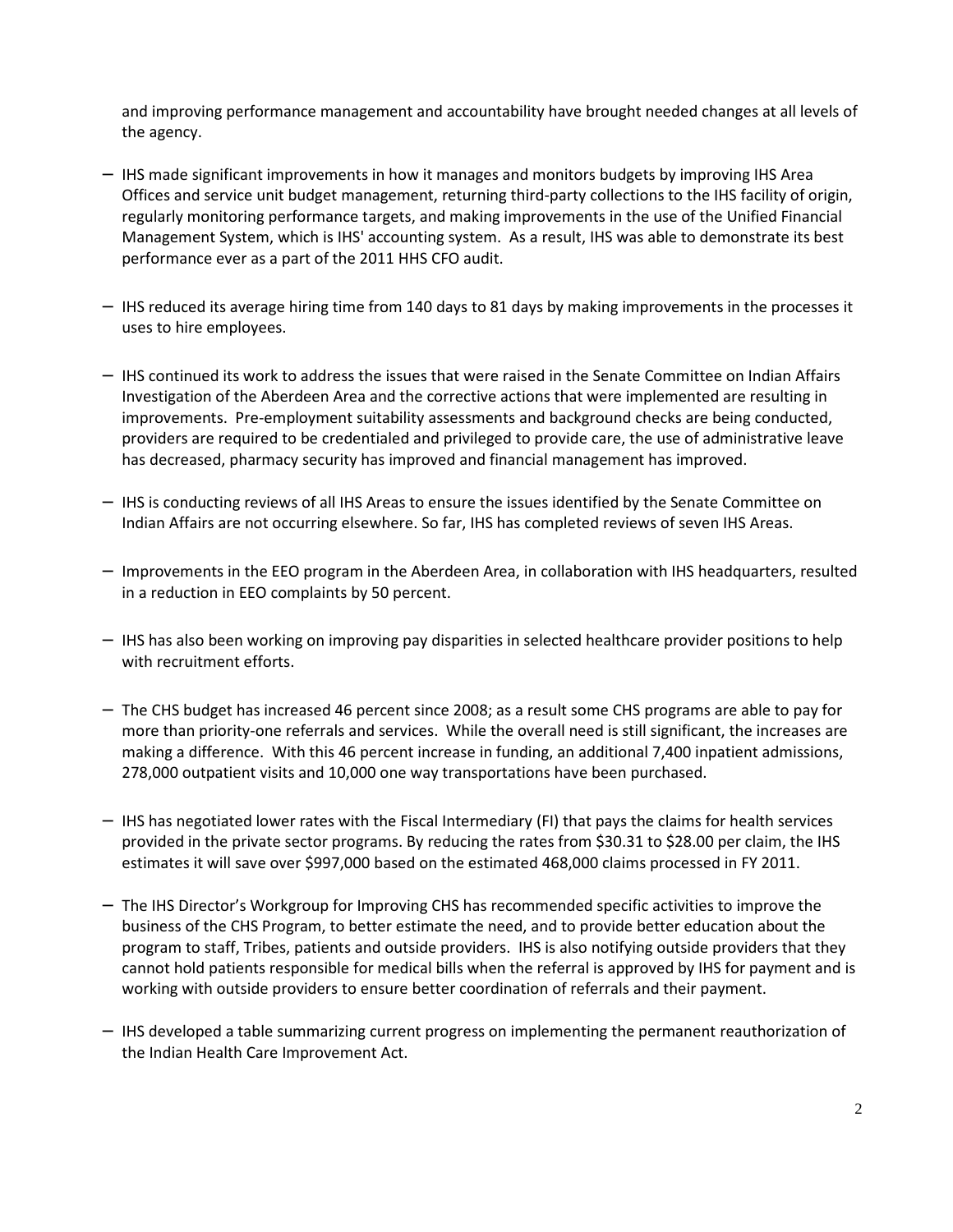− IHS funded national and regional Indian health organizations/boards to help with outreach and education on the new benefits of the Affordable Care Act.

## **3. Improve the Quality of and Access to Care**

- − IHS and Tribal programs met all the clinical GPRA targets in FY2011 for the first time, demonstrating that with strong teamwork and focus, improvements can be made.
- − Several GPRA measures have demonstrated significant increases from 2008 to 2011, as follows:
	- 12,606 additional diabetic patients received nephropathy assessments for a relative 26% increase.
	- Dental sealants placed have increased by 35,686 for a relative 15% increase.
	- 24,860 additional patients were screened for colorectal cancer for a 57% relative increase.
	- 23,585 additional smokers received tobacco cessation intervention for a relative increase of 54%.
	- 132,161 additional patients were screened for depression for a relative increase of 66%.
- − The GPRA measure for cardiovascular disease (CVD) is a comprehensive assessment for five CVD-related risk factors (blood pressure, LDL, tobacco use, BMI, and lifestyle counseling).
	- 4,767 additional patients were screened for a 48% relative increase.
	- An additional 5,269 women received mammography screening for a relative 23% increase.
- − IHS was the first large federal system to achieve certification of its electronic health record (EHR), thus enabling facilities to register to receive HER incentive payments for meaningful use.
- − IHS obligated 100 percent of its Recovery Act funding on time and many patients are benefiting from new equipment, health care facility construction and renovations, sanitation facility construction and information technology improvements.
- − An IHS team was awarded as a Secretary's pick for the *HHSInnovates* Awards for its Influenza Awareness System.
- − The IHS Director established a new Director's Award for Customer Service and awarded 19 individual and team recipients from IHS and Tribal programs.
- − The Improving Patient Care (IPC) Program, IHS' patient centered medical home initiative, has expanded to 90 sites in the Indian health system and IHS plans to expand this initiative throughout its system.
- − The Special Diabetes Program for Indians (SDPI) continues its successful activities to prevent and treat diabetes. The grantees have shown that in partnership with communities, they can reduce diabetes and cardiovascular disease risk factors in Indian country with innovative and culturally appropriate activities. For example, the Diabetes Prevention Program, designed as a demonstration project to translate research findings into real world settings, achieved the same level of weight loss as the original Diabetes Prevention Program Research study funded by the National Institutes of Health. The SDPI is authorized through 2013.
- − IHS' Methamphetamine and Suicide Prevention Initiative is reporting some impressive accomplishments. During the first year of this congressionally-funded initiative: